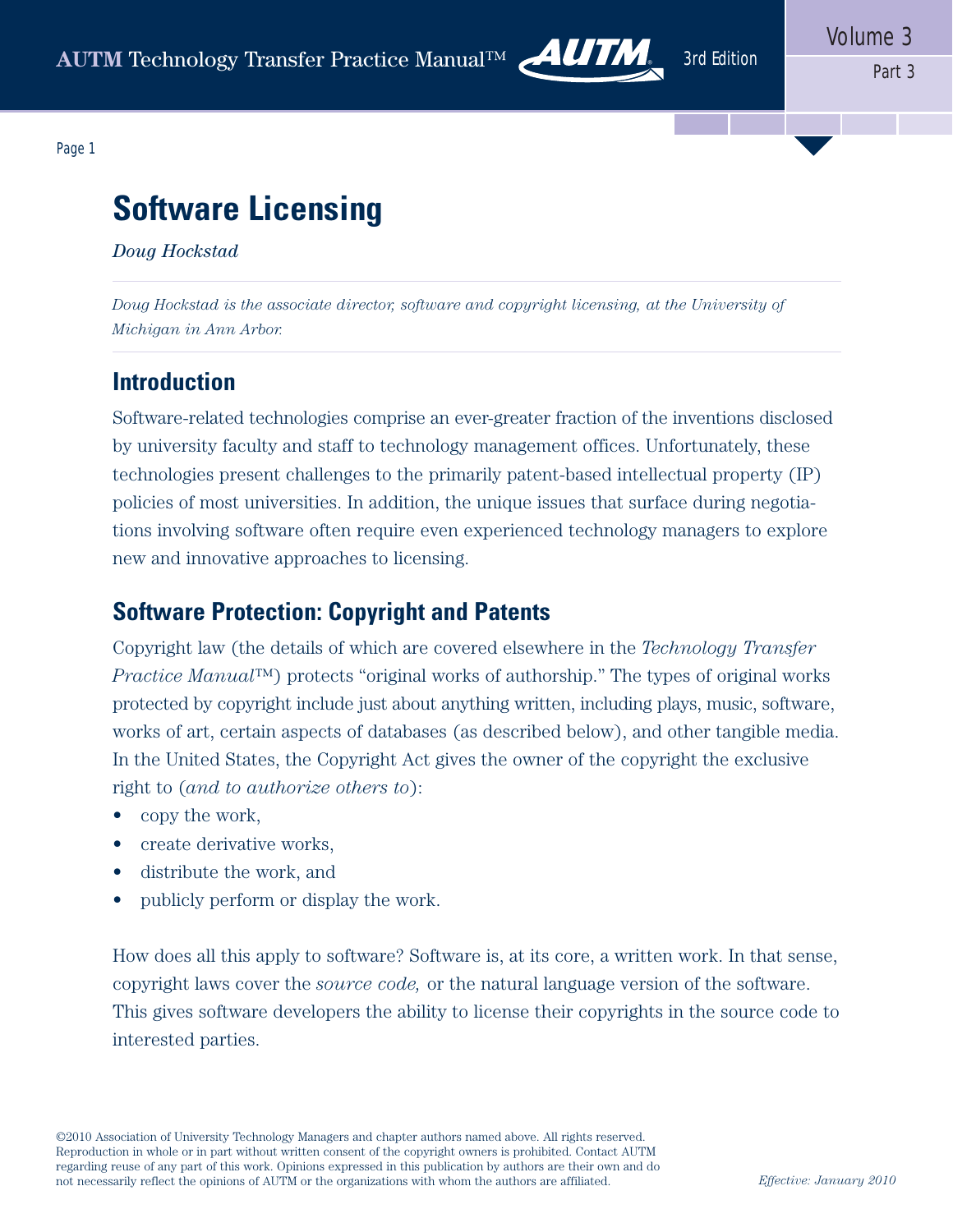**Software Licensing** *Doug Hockstad*

Page 2

#### **Copyright Registration**

Although confusing to many, it is important to understand that you do not need to register a copyright with the government to own a valid copyright. In fact, copyright exists at the moment the creator fixes the work in a tangible medium; that is, as soon as the written work is completed. Whether to actually register copyrights is a decision institutions approach in various ways.

The primary value in registering a copyright pertains to lawsuits: A copyright *must* be registered to bring an infringement suit in federal court. So, it might seem as though owners should always immediately register their copyrights in software (or any covered works).

However, copyright holders can register a copyright at any time...even *after* infringement has occurred. The primary benefit of registering a copyright before any infringement is the ability to seek statutory damages and attorney fees. In industry, this could be a significant consideration. In academia, however, this is not usually a vital consideration.

Another value in early registration is clarity: It marks a specific point in time illustrating copyright ownership, establishing a public record of the copyright claim. Registration can be valuable in any discussions or disagreements over copyright. In the end, if the software is licensed to a company, it might be best to get the licensee's position on registration.

How do you go about registering your copyright? The process is straightforward, if not easy. The process is fully described on the U.S. Copyright Office Web site http://www.copyright.gov and includes filling out one of several registration forms and sending it to the U.S. Copyright Office along with an inexpensive filing fee and some other depository requirements (described in detail on the Web site). Depositing software without appropriate redaction, however, may constitute a "public" disclosure of the code that could harm the potential for patent rights or allow others to create unauthorized copies of the code.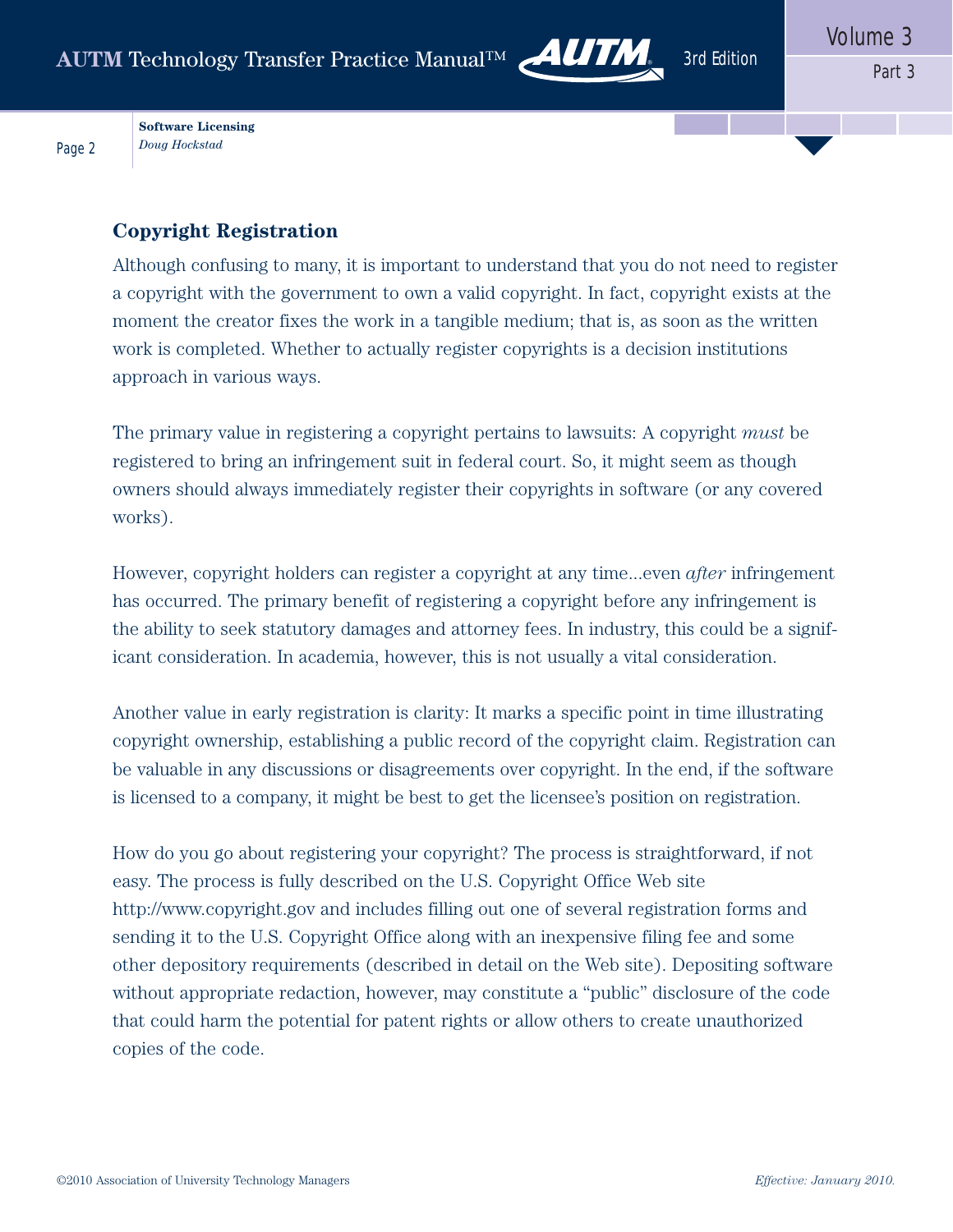

**Software Licensing** *Doug Hockstad*

#### **Patents**

Page 3

Software authors will often request that the licensing office "patent" software. Owners of inventions will often seek patent protection for software through patents covering the process embodied in software. The Court of Appeals for the Federal Circuit recently clarified the standard for whether processes (such as those found in software) are patent eligible. The court in *In re Bilski* ruled that a process is patent eligible if it either (i) is tied to a particular machine or apparatus or (ii) transforms a particular article into a different state or thing.

The U.S. Patent and Trademark Office (PTO) and courts need to further interpret the practical meaning of this standard that will apply to most patents aimed at protecting software. In the meantime, before filing a patent on any software, it is worth discussing with your patent prosecution counsel whether the invention embodied in the software not only has commercial value, but also whether it can be claimed in a patent in compliance with the new *Bilski* standard.

In many, if not most, circumstances, the value of a particular software package lies in (a) the fact that someone took the time to create it and (b) how hard it would be to re-create. In general, if time and money were no object, a person could write his or her own version of most software programs that otherwise would be purchased.

Why doesn't this happen more often? Usually not because of patent protection (although in some cases this might be a deterrent), but more often because the software is priced lower than the value of the time and resources required to re-create it. It is simply more cost and schedule effective to purchase the product than to re-create it. In addition, it is often more cost effective to use established software product maintenance, based on product support of multiple customers. Accordingly, quite often, a university can adequately protect its software inventions through copyright and does not need to pursue costly patent protection to effectively commercialize the software.

Patents on software *do* have value in certain situations, however. In some cases, the software itself is trivial to write, but what the software does, and how it does it, is so unique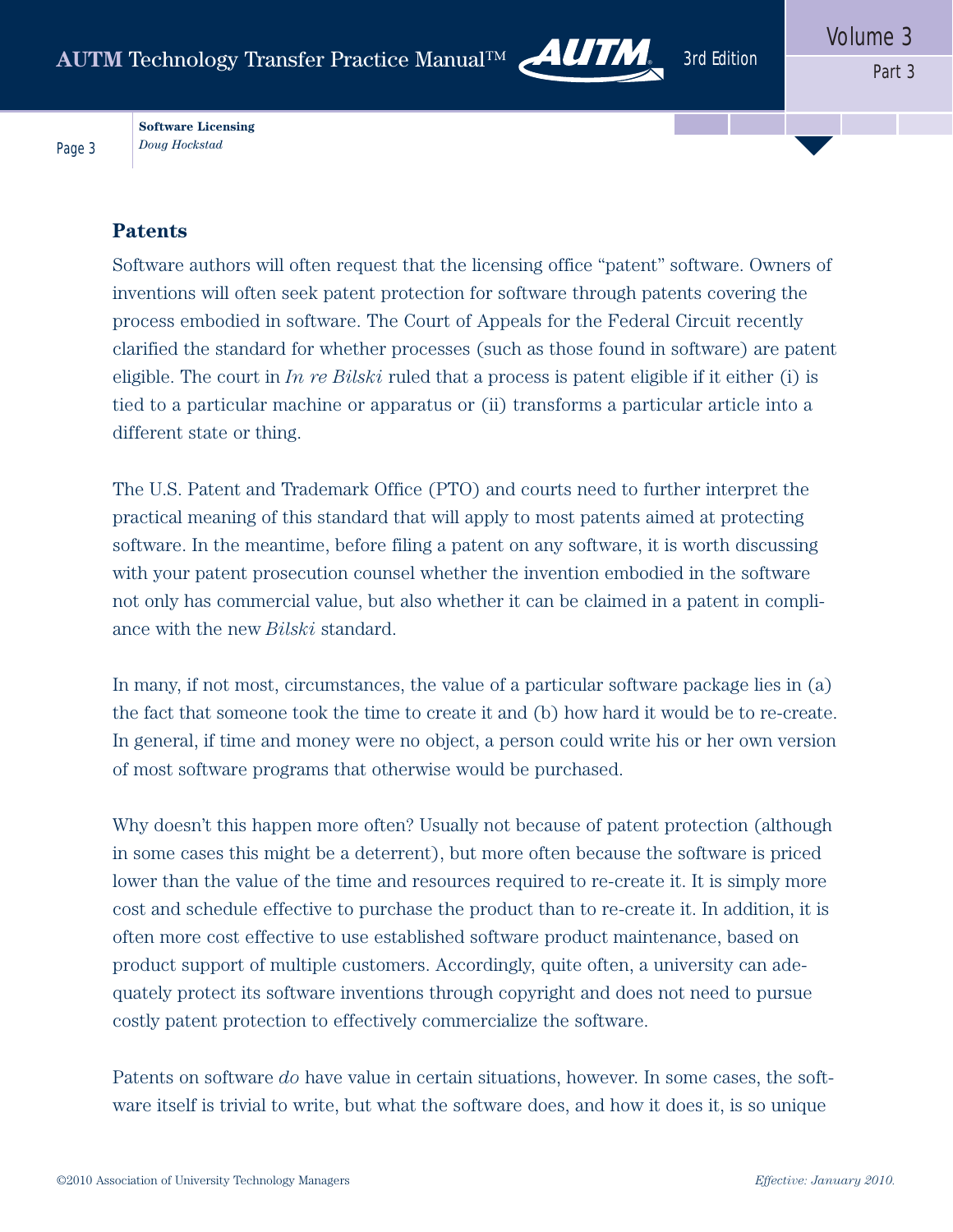

**Software Licensing** *Doug Hockstad*

Page 4

and unforeseen, that a patent is the best way to capture that value. In other words, the value of your technology may lie more in the novel function the software performs, rather than in the source code itself. In these cases, when there is something unique about what or how the software works, a patent may be the best choice, even though the time and expense of getting a patent is considerably greater than that of establishing the copyright.

Another consideration about patenting software: enforceability. Source code is often invisible to the user. Therefore, if you cannot easily detect whether a third party is practicing your new process, then your patent will have little value to your university or a licensee, and filing for a patent is likely not worth the cost.

Finally, you should also consider the foreseeable life of the software when deciding the best IP protection to pursue. Patents, in general, take a relatively long time to obtain, and software patents take even longer (currently it takes approximately four years simply to receive the first PTO office action on software-related applications). Accordingly, licensing staff should consider whether patent protection might be definitively obtained during the period of time when the software still has commercial value in the market. If not, copyright protection (which, as discussed above, is immediately effective upon writing the software) is likely the more effective method of protection.

#### **Databases**

Databases, while not necessarily software, are usually embodied in software and, therefore, such invention disclosures often fall under the responsibility of the software licensing professional. In actuality, databases are one (or both) of two items: an organization methodology (the structure of the database) and the data (facts) stored within the database. Under this framework, the data themselves are not protected by copyright laws.

However, the organization of the data, the uniqueness and layout of the database structure, is potentially protected by copyright. There must be some original authorship reflected in the organization and layout of a database. While the alphabetical listing of names in a phonebook does not constitute original authorship, a database that categorizes or relates data in a thoughtful manner may contain a copyrighted organization or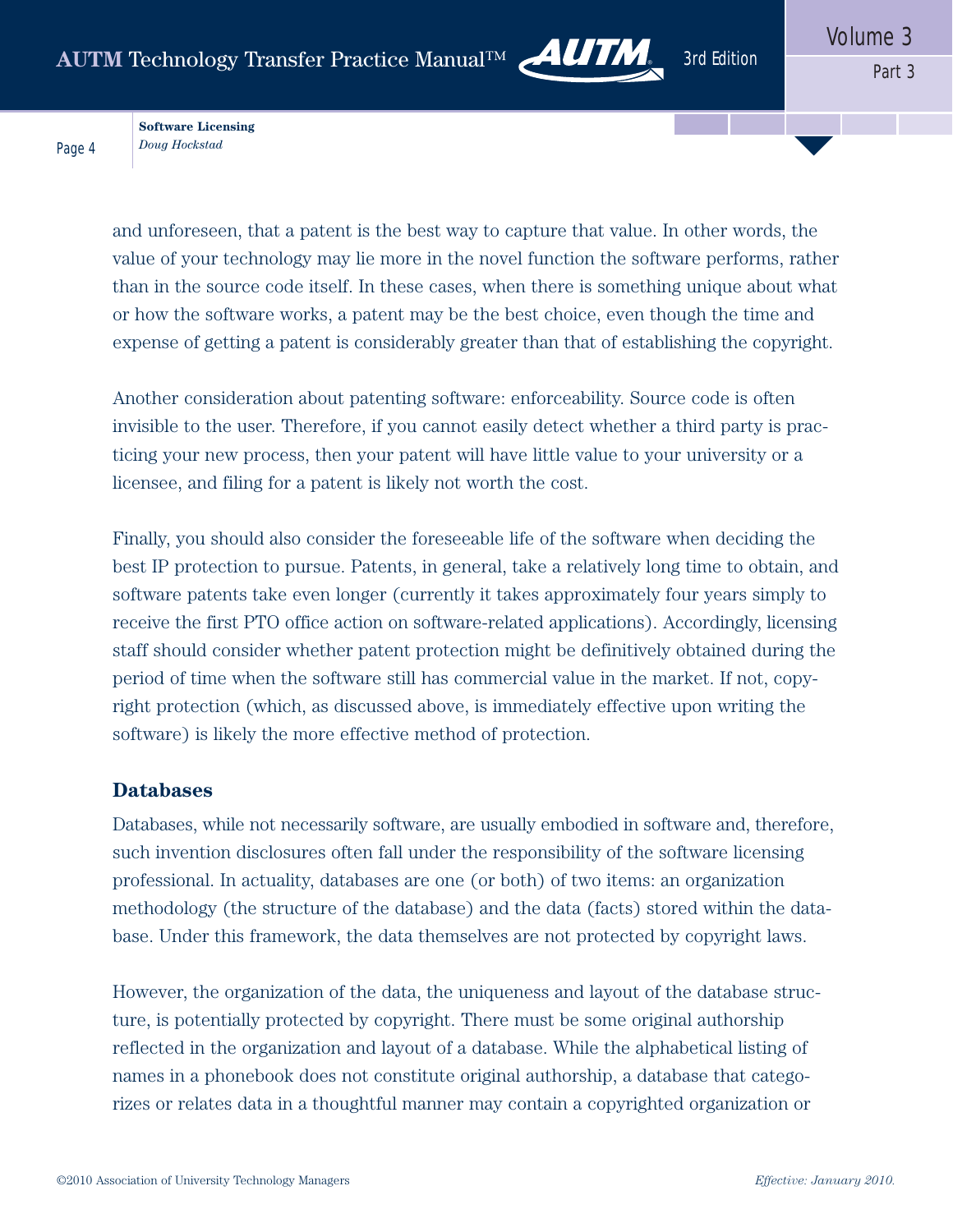

**Software Licensing** *Doug Hockstad*

Page 5

layout. In that case, it is important to remember that copyright will only protect that particular layout, and not the underlying data.

While difficult to protect by copyright, databases can be protected in other ways. Most often they are protected and exploited simply through contract law. That is, access to, and use of, the database (whether meaning the structure for storage or the data contained within) is controlled by a usage license, restricting what the licensee can do. These licenses can be extremely valuable, both in terms of revenue and simply institutional and author acknowledgment, which is often an under-appreciated benefit to universities.

When licensing data, it is important to ascertain and verify the sources of the data. Data are often not just "created" by faculty, but gathered and collated from a variety of sources. Many of these sources might have contractual restrictions on use, or even restrictions on data derived from its use! Individual faculty members will often not be aware of such restrictions, and, therefore, you run the risk of licensing software containing third-party IP, exposing the university to legal liability.

# **Ownership and IP Policy**

#### **Scholarly Work**

Since Bayh-Dole, and at some universities even prior to Bayh-Dole, IP policies attempt to address the typical situations in which the university would claim ownership of IP and how it might protect and commercialize such IP. Many policies describe these ownership principles in terms of patentable technology. They do not anticipate other forms of IP protection that may be better for different types of technologies that were potentially unforeseen at the time the institution drafted the policy (such as software).

In addition, there may be confusing overlap between university copyright policies drafted long ago to address faculty ownership of scholarly work (such as books and curriculums) and more recent IP policies (aimed at technology transfer or patent issues). Absent any direction from the institution's IP policy, copyrighted works, and software in particular, present some unique opportunities for confusion and misunderstanding that licensing offices are left to address on a case-by-case manner.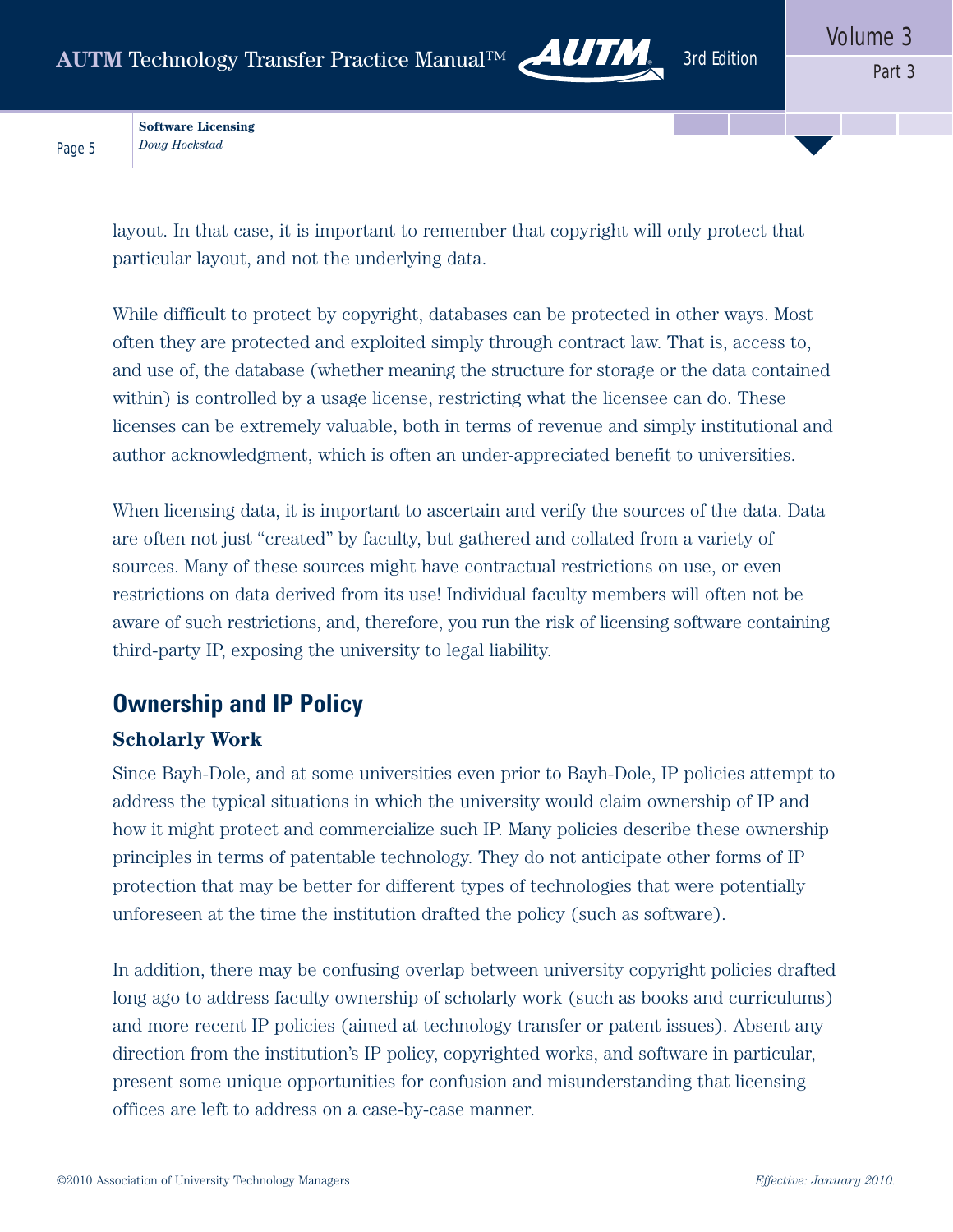

**Software Licensing** *Doug Hockstad*

Page 6

One of the most common misunderstandings is related to what is commonly referred to as *scholarly work exceptions.* In industry, employment agreements usually clearly state that employers own any employee creations related to their work, consistent with workmade-for-hire requirements in copyright law. Universities often have similar agreements, but almost always also have scholarly work exceptions allowing faculty to retain ownership of such work.

The term *scholarly work* has the trouble of being, relatively speaking, undefined. Historically, the term covered such things as journal articles, books, works of art (e.g., music, paintings, sculptures, etc.) and instructional materials (unless, of course, any of these materials were the specific results of either a funding source or a specific assigned duty) created by faculty at the university. The problem is that, often, this scholarly work exception is not clearly defined, and various software works could be interpreted to fall into the definition of scholarly works. In many cases, universities have been slow in clarifying the issue, often leaving their faculty (and the technology transfer office) in undefined territory.

As an illustration, consider the following situations at hypothetical University X. For these examples, University X has an IP policy stipulating the university owns copyrighted material outside the definition of scholarly work as long as the material is either related to the employee's position at University X or involved use of University X facilities. Under this policy, if a physician writes software related to medicine, likely he or she used some amount of university resources to accomplish this and/or used his or her experiences at the university in developing the software. Accordingly, the likely result is that University X owns such software.

Similarly, if a radiologist writes a program to manipulate digital medical records, likely University X also owns that software. If, on the other hand, the same radiologist publishes a journal article describing a new system for manipulating digital medical records, then the radiologist would likely maintain ownership of that article as a traditional scholarly work.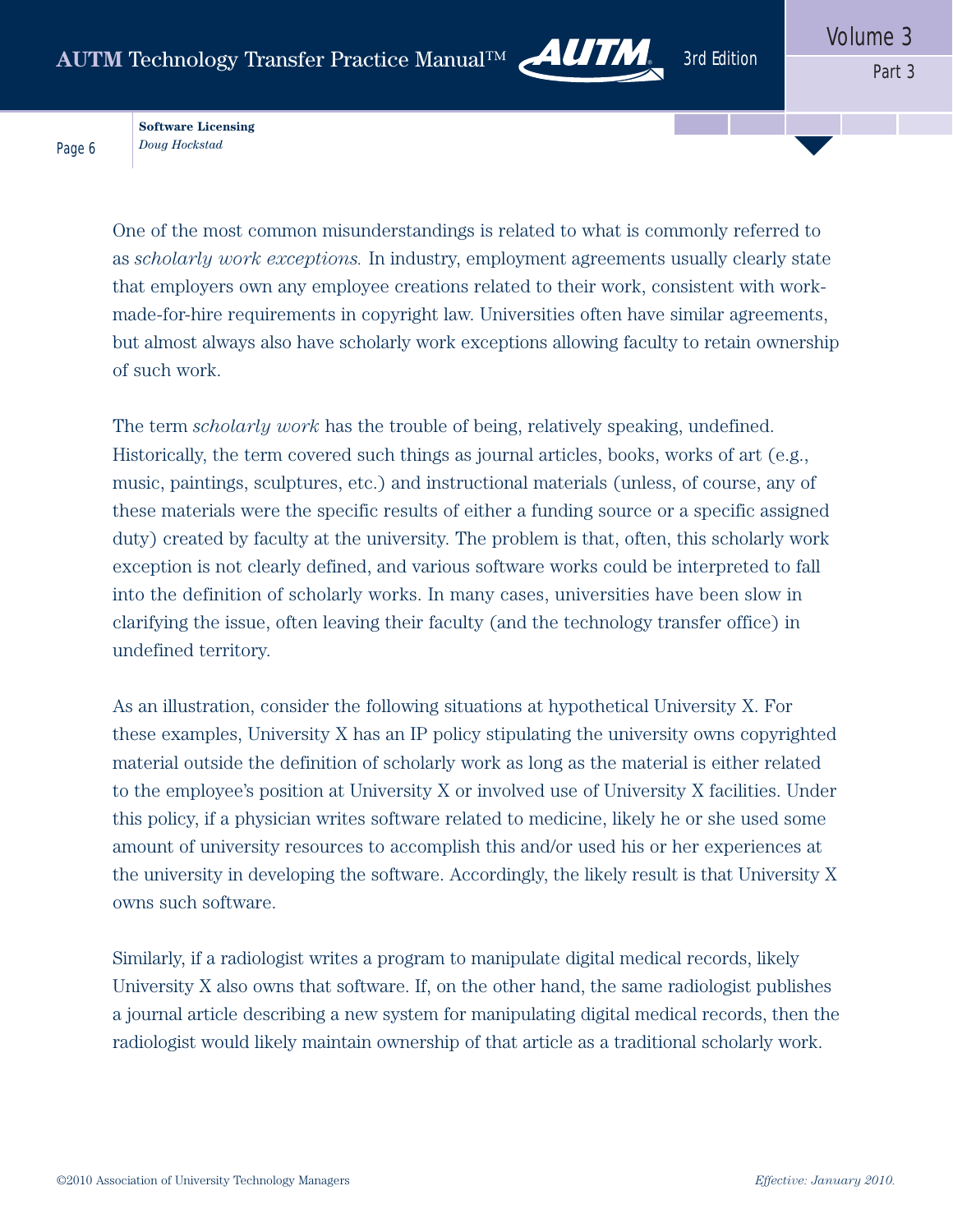

**Software Licensing** *Doug Hockstad*

Page 7

In either situation, regardless of who owns the software or journal article, if either were created as a deliverable under a government grant, the university is responsible for compliance with reporting requirements and ensuring the government receives a retained government use license in such software or article.

Alternately, if an emergency room physician writes a new golf simulation program, University X might not own that program because it falls outside of the physician's employment and experiences at University X.

Because of this lack of clarity, disputes may arise and should simply be worked out on a case-by-case basis. Faculty members often feel strongly that the software they create should be their own. In addition, it often takes lengthy conversations and review of the funding sources to determine who really *does* own or have rights to such software. The best course of action is to review and, if needed, revise an institution's IP policy to clarify software ownership.

#### **Revenue Sharing**

By policy, custom, and, ultimately, the Bayh-Dole Act, universities share licensing revenues with inventors (in stark contrast to most company policies). This can make inventorship (authorship) a contentious issue because identifying the inventors (authors) can be difficult. By law, the author of a copyright work is the person who created it (or his or her employer if this is work made for hire), not the person with the idea or the person who led the project. Such problems often lead to confusion over who should be listed as the inventors of software.

Most universities take one of two positions. The first is that revenues related to software will be shared with the idea originators and any others who materially contributed to the concept and development of the software...except for the programmers. In this model, the programmers are being paid to program, offering little in the way of intellectual content and, therefore, not eligible for royalty sharing.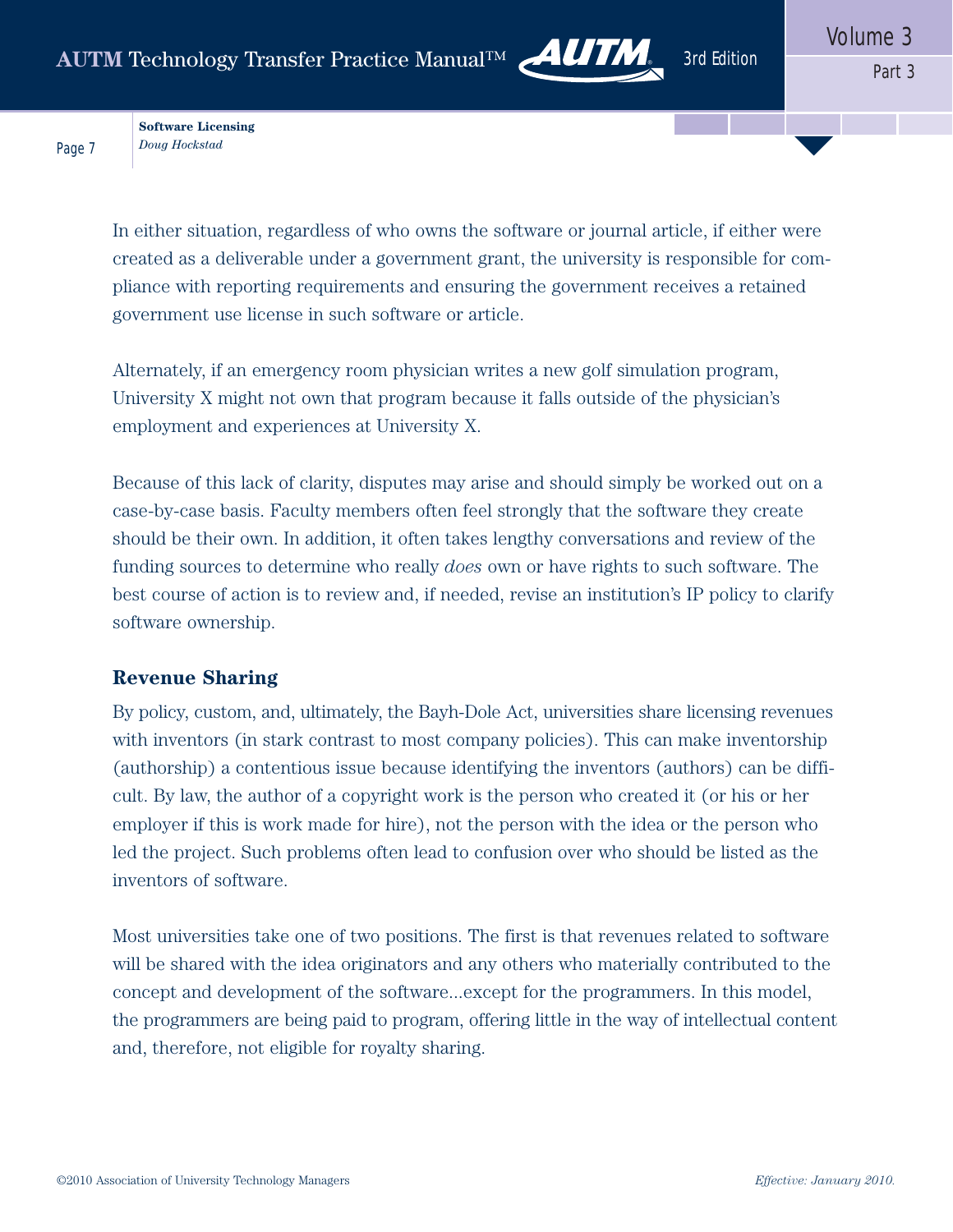

**Software Licensing** *Doug Hockstad*

Page 8

The second model includes programmers as *contributors* to the software invention who are eligible for royalty distribution. Most institutions appear to be converting to a model that includes programmers as contributors. The reasoning behind this is two-fold: Most often the other authors subjectively believe that the programmers significantly contributed to the software invention and should share in any proceeds; and in most cases, objectively speaking, it would be hard to envision a case where the programmer did not significantly contribute to the software invention. This appeals to both a sense of fairness and practicality.

## **Software Development**

Software is developed under many scenarios, but most often either as a result of someone needing specific tools he or she cannot find commercially (or can't afford) or as a specific planned outcome of a funded project. Regardless of the circumstances of development, software developers usually possess at least one of three desires concerning financial remuneration associated with their software:

- for revenues to support ongoing development of the software's parent project
- to provide the software for free (most often seen when software is part of a collaborative effort with others)
- to personally profit

#### **License Revenue-Supported Projects**

Commonly, academic software developers desire to support further development or support of the project through license revenues. While laudable, there is often a reason to discourage this: If there are authors (or inventors) associated with the project, there will be tax implications to waiving their revenue share to an account in the university that they control. In most situations, this is considered first as revenue they have earned (taxable) and then as a donation to the university (tax deductible)—the two transactions do not simply cancel out, and the personal liability of the authors remains. Many institutions avoid this problem by disallowing the direction of waived revenue: Such revenue goes to the department and is not in the control of the inventors. It is then up to the department to decide whether or not to fund the project from such revenues.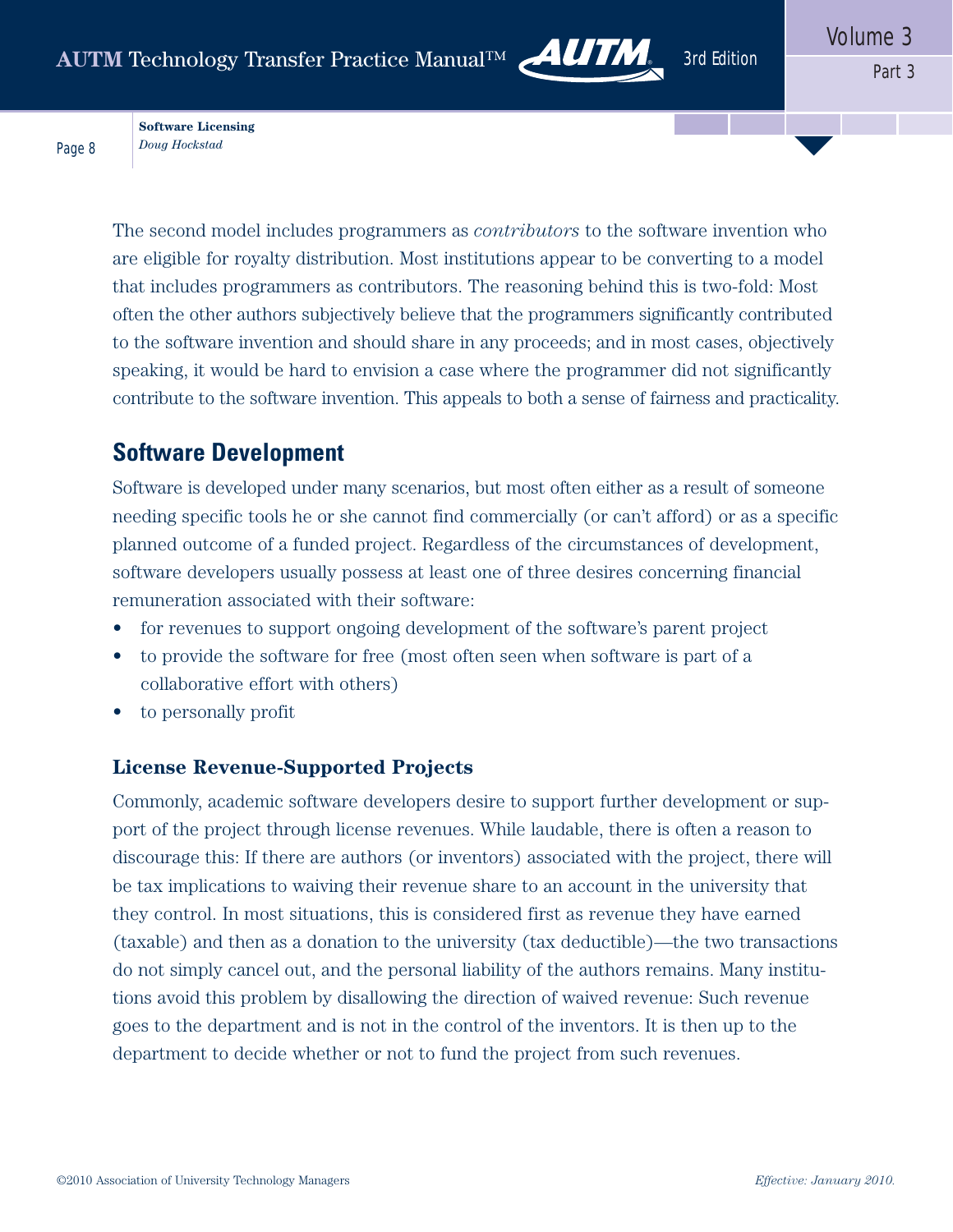

**Software Licensing** *Doug Hockstad*

Page 9

#### **Third-Party Software**

Finally, note that much of the software disclosed to university technology transfer offices will contain third-party components. These are the utilities, libraries, functions, and more that programmers find on the Internet, or purchase, to accomplish a specific task within their own work. For instance, someone writing a word processor might use a publicly available spell-checker rather than create one from scratch, saving substantial time and effort.

Usually, there is no malicious intent in including the third-party component code. Programmers often believe the code is free: free to use, free to distribute, free to do with whatever they please. In many, if not most, cases, this is *not* true. There is almost always a license associated with the use of the component, and it is the responsibility of the technology manager to carefully assess these licenses and determine the best course of action.

In some cases, it is permissible to include the software in the end product for certain purposes (e.g., open source or academic purpose versus commercial use). In other cases, the component should be replaced with another having a more flexible license or be completely rewritten from scratch. All too often, academic software is released without removing these hidden traps, much to the consternation of the licensing reps as well as the general counsel's office.

#### **A Special Note on Open Source in Development**

Open source software continues to become more prevalent in the university setting, presenting significant issues when faculty or staff incorporate it into their software. While *open source* is a term used differently from situation to situation, it commonly refers to software licensed under specific terms meant to encourage its open use. Some of these open source terms include unrestricted redistribution, access to source code, and rights to derivative works.

Some examples of commonly referenced open source licenses include the GNU General Public License (GPL), the Berkeley Software Distribution (BSD), the MIT License, and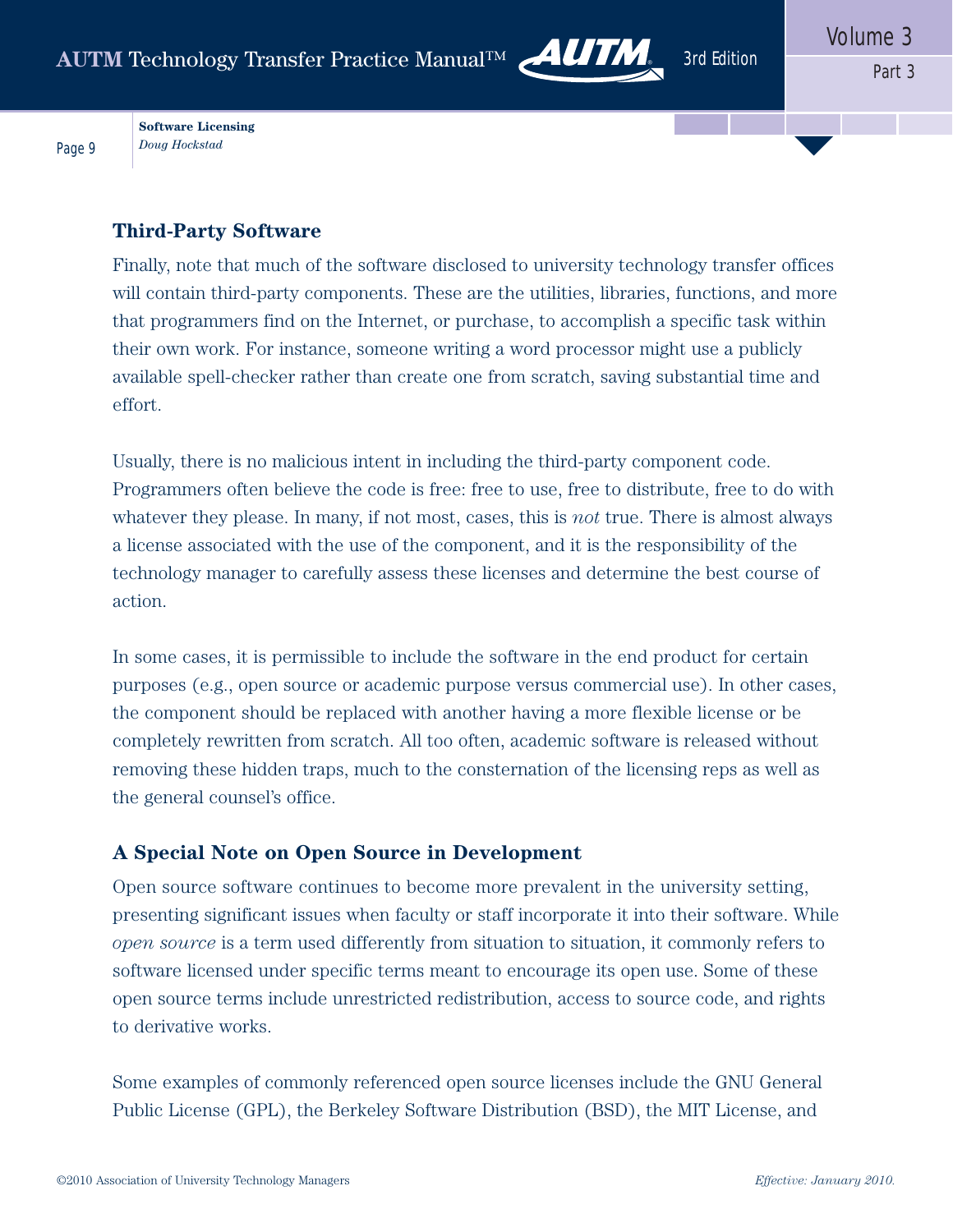

**Software Licensing** *Doug Hockstad*

Page 10

the Mozilla Public License. If a faculty member has used any open source software during the course of developing his or her software, it will be important to analyze the terms of the relevant license to determine whether the faculty member's own software must be released under the same license as well. While open source licenses share many common principles, they often differ in important ways and should be analyzed individually. (For more on open source licenses, see "Open Source Software Licensing," in Volume 3 of the *AUTM Technology Transfer Practice Manual, 3rd Edition.*)

# **Software Licensing**

While similar to any license from a university, software license agreements should contain some unique attributes. One unique aspect of software licensing is the wide potential range of commercialization paths, including third-party development firms, end users, and distributors. As addressed below, each of these potential commercialization paths has pros and cons, and the nature of the particular software to be licensed will suggest the appropriate licensing path to pursue. In particular, some points to consider in selecting one path versus another include:

- How robust is the software?
- Will it require support?
- How much ongoing development is planned?

Which licensing path you elect to pursue (through in-depth discussion with the involved faculty) will drive the particular form of the license and the important terms to consider.

One potential commercialization path is a software development firm. The majority of software developed in the university setting is not of commercial quality. That is, the software has not gone through extensive debugging, optimization, and quality-control phases, or does not have extensive documentation. This possibly makes the best commercialization path a third-party software development firm, which would put the software through a rigorous release process. In the end, this path provides a better product to the market. Such license agreements are similar to traditional university patent agreements, providing the licensee the right to create its own works based on the university's work (e.g., derivative works), requirement to indemnify, no warranty clauses, etc.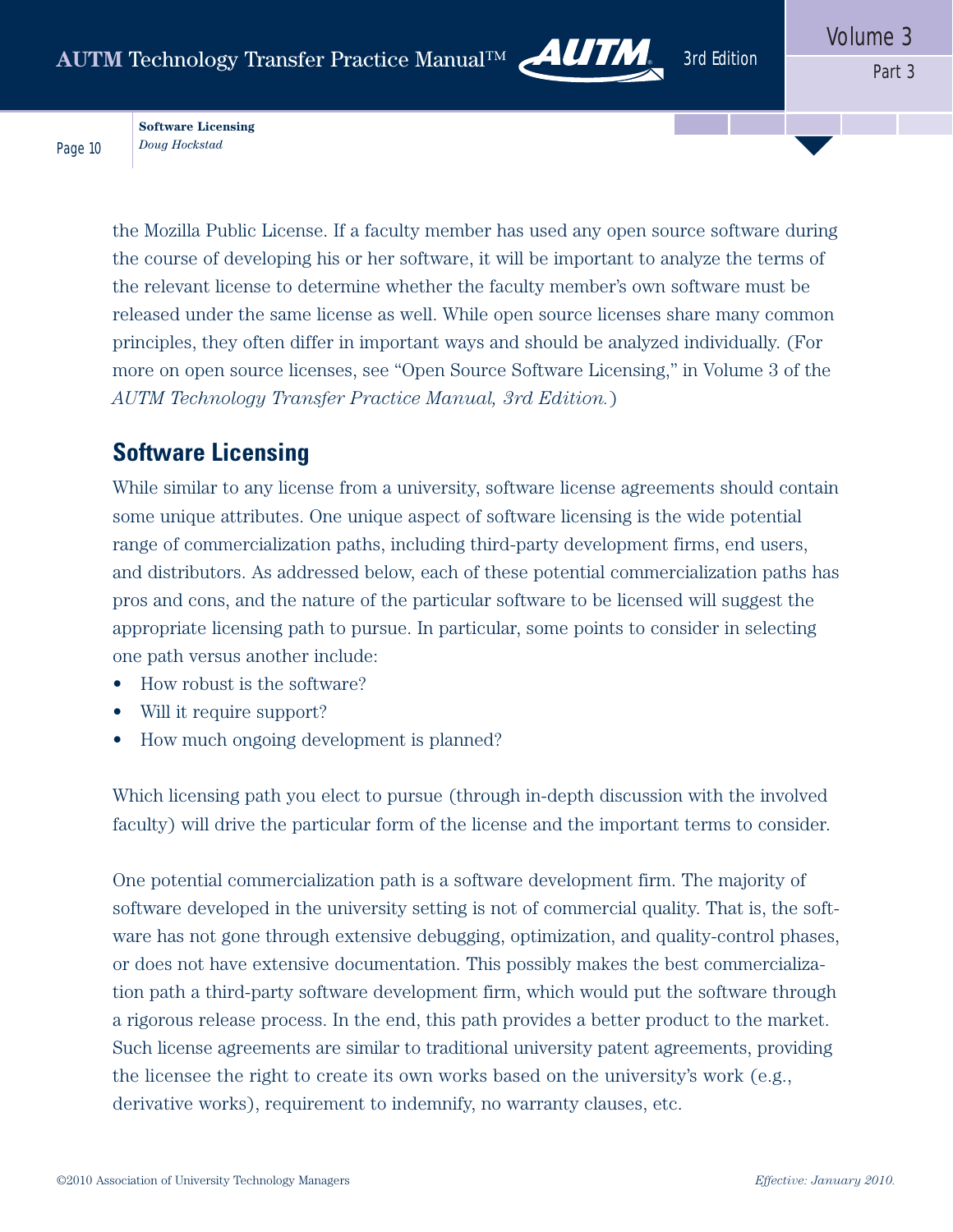

**Software Licensing** *Doug Hockstad*

Page 11

Another potential commercialization path is direct to end-user. This path is not typically available to early-stage university technologies. Software that is already successfully used internally, and/or has high ease-of-use, might be a good candidate for such licensing, as might software with limited appeal outside of small markets. Such licenses are typically shorter in length than traditional university licenses, not requiring much of the reporting and diligence sections.

However, these agreements should contain the same warranty disclaimer clauses. In addition, care should be taken that the university is dealing with qualified licensees (whether from a financial perspective or from an export controls perspective), and that individuals within an organization are not able to inappropriately accept a license on behalf of their company (e.g., there should be language that covers either the individual or acceptance on behalf of an organization). In some cases, extra care should be exercised when the software has the potential to do harm to either the licensee or the licensee's equipment.

Distributors are yet another commercialization path for software, where the licensee simply acts as a sales agent for university software. Although software following this path may have already achieved a relatively high-quality state of development, similar to the end-user example, this software might have a steep learning curve, or be prone to significant support requirements, and likely requiring more resources (e.g., ongoing support and consulting) than a university could, or is willing to, supply.

A reseller or other distributor would better serve this type of software market. Distributor/reseller agreements are similar to the traditional developer agreements above; but these licenses would not include the right to create derivative works. Instead, the licensee's business model is one of margin on sales and support fees.

#### **Open Source Licensing**

There is a large movement by universities and other software developers to support distribution of free software. Free can mean anything from free to make derivatives, to no cost, or many things between. As noted above, faculty creating software are often driven to create solutions for the public good and have little or no desire to obtain personal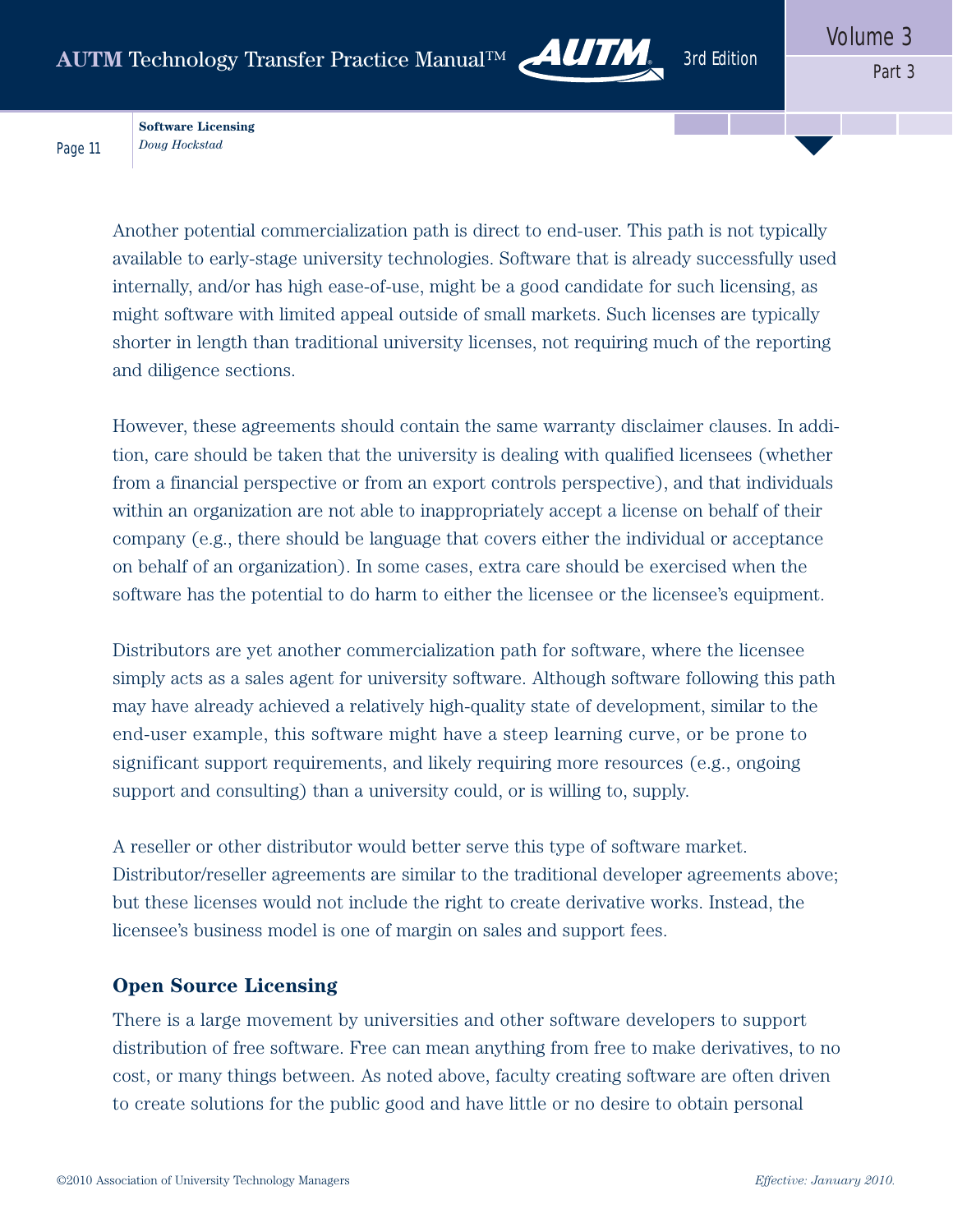

**Software Licensing** *Doug Hockstad*

Page 12

profit. Further, if the software was created as part of a collaborative effort with others, there may be expectations or requirements to contribute such software back for use by others. (Note, there is not a statutory equivalent to Bayh-Dole for copyright.)

In these cases, it is the technology manager's responsibility to (a) ensure faculty and staff understand the value of the material they have, (b) understand the consequences of their decision to have the software provided for free, (c) protect the institution from harm, (d) and ensure appropriate institutional or author acknowledgement or credit. Also, it's important to explain the different types of free, or open-source, licenses available.

Prior to using any specific free-use, or open source, agreement, it is important to discuss with the creators their overall objectives for the software as well as the consequences of this choice. The official open source definition by the Open Source Initiative is found at http://opensource.org/docs/osd. In essence, open source software meeting this standard has the following attributes (among others):

- 1. Freely re-distributable
- 2. Source code available
- 3. Ability to create derivatives
- 4. No discrimination against any user group or use

A commonly referenced open source license is the GPL (GNU General Public License). Often referred to as *copy-left*, this type of license is viral in that it requires any software that uses, incorporates, or is derived from software licensed under it be released under the same license. [Note: The GPL is currently undergoing a significant revision (version 3.0) and should be reviewed by counsel to catch differences from the prior, well-known version 2.0.]

However, free software doesn't have to be released under the GPL. There are many styles of free use and open source software licenses. The most important thing is to clearly understand what the goals of the faculty are:

- Do they simply want it to be free of charge?
- Do they want to distribute executable code or source code?